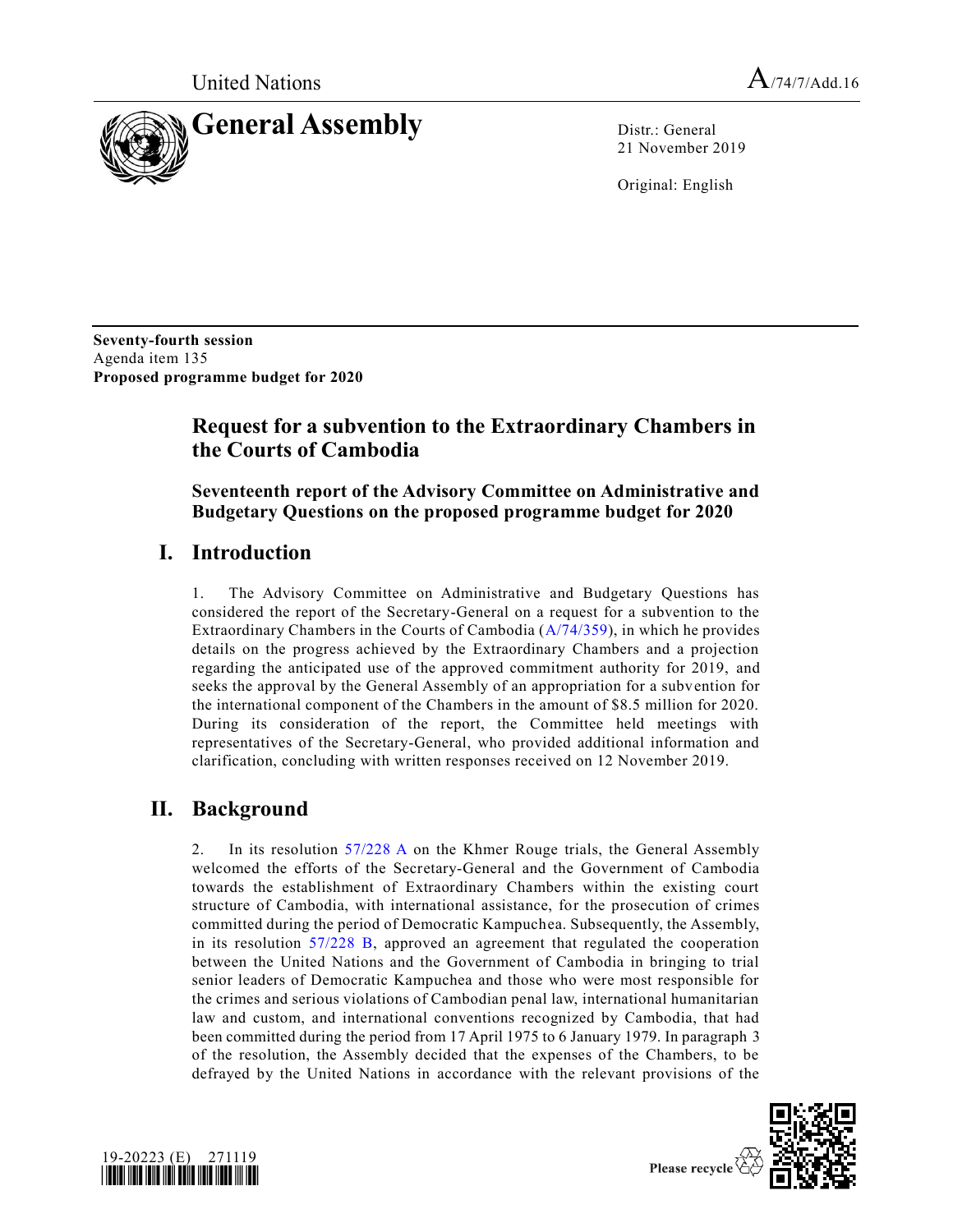Agreement, would be borne by voluntary contributions from the international community and appealed to the international community to provide assistance, including financial and personnel support to the Extraordinary Chambers.

3. The above-mentioned Agreement between the United Nations and the Government of Cambodia entered into force on 29 April 2005, the day after both parties had notified each other in writing that the legal requirements for entry into force had been complied with, in accordance with its article 32 (see [A/60/565,](https://undocs.org/en/A/60/565) paras. 3–4). Since then, the Secretary-General has issued nine reports on the Khmer Rouge trials,<sup>1</sup> in which he has provided updates on the progress achieved towards establishing and operating the Chambers.

4. The Extraordinary Chambers comprise both national and international components, which are financed separately. The Government of Cambodia is responsible for the salaries and emoluments of the Cambodian judges and local personnel, while those of the international judges, the international co-prosecutor and personnel recruited by the United Nations are to be funded through voluntary contributions, pursuant to articles 15 and 16 of the above-mentioned Agreement.

5. In his report of 2012 on the Khmer Rouge trials, the Secretary-General first alerted Member States to the adverse cash position and steadily worsening financial position of the Extraordinary Chambers. At that time, he indicated that the international component faced an acute funding shortfall that could jeopardize the future operations of the Chambers [\(A/67/380,](https://undocs.org/en/A/67/380) para. 66). In 2013, the Secretary-General informed the General Assembly that the national component was also experiencing a serious shortfall in pledges for that year, creating a funding crisis of greater severity than that of the international component [\(A/68/532,](https://undocs.org/en/A/68/532) para. 31).

6. Subsequently, following its consideration of the report of the Secretary-General [\(A/68/532\)](https://undocs.org/en/A/68/532) and the conclusions and recommendations of the Advisory Committee thereon (see [A/68/7/Add.12\)](https://undocs.org/en/A/68/7/Add.12), the General Assembly, in its resolution [68/247 B,](https://undocs.org/en/A/RES/68/247B) authorized the Secretary-General, as an exceptional measure, to enter into commitments in an amount not to exceed \$15.54 million to supplement the voluntary financial resources of the international component for the period from 1 January to 31 December 2014. Those funds, however, were never drawn upon, as voluntary funding eventually covered in full the obligations of the international component during 2014.

7. In each of his subsequent reports, the Secretary-General has continued to highlight the significant and persistent financial insecurity faced by the international component of the Extraordinary Chambers. Owing to the ongoing trend of declining voluntary contributions, the Secretary-General has requested the approval of successive subventions to supplement the voluntary resources for the international component and enable the continuation of the operations of the Chambers. Following its consideration of the reports of the Secretary-General and the conclusions and recommendations of the Advisory Committee thereon (see [A/69/652,](https://undocs.org/en/A/69/652) [A/70/7/Add.20,](https://undocs.org/en/A/70/7/Add.20) [A/71/550](https://undocs.org/en/A/71/550) and [A/72/7/Add.7\)](https://undocs.org/en/A/72/7/Add.7), the General Assembly authorized the Secretary-General, as an exceptional measure, to enter into commitments for the international component in an amount not to exceed \$12.1 million for 2015 (see resolution [69/274](https://undocs.org/en/A/RES/69/274) A), \$12.1 million for 2016 (see resolution [70/248 A\)](https://undocs.org/en/A/RES/70/248), \$11 million for 2017 (see resolution [71/272 A\)](https://undocs.org/en/A/RES/71/272) and \$8 million for 2018 (see resolution [72/262 A\)](https://undocs.org/en/A/RES/72/262). In its resolution [73/279,](https://undocs.org/en/A/RES/73/279) the General Assembly authorized the Secretary-General to enter into commitments in an amount not exceeding \$7.5 million to supplement the voluntary financial resources of the international component of the Extraordinary Chambers for the period from 1 January to 31 December 2019.

**\_\_\_\_\_\_\_\_\_\_\_\_\_\_\_\_\_\_**

<sup>1</sup> [A/62/304,](https://undocs.org/en/A/62/304) [A/67/380,](https://undocs.org/en/A/67/380) [A/68/532,](https://undocs.org/en/A/68/532) [A/69/536,](https://undocs.org/en/A/69/536) [A/70/403,](https://undocs.org/en/A/70/403) [A/71/338,](https://undocs.org/en/A/71/338) [A/72/341,](https://undocs.org/en/A/72/341) [A/73/331](https://undocs.org/en/A/73/331) an[d A/74/359.](https://undocs.org/en/A/74/359)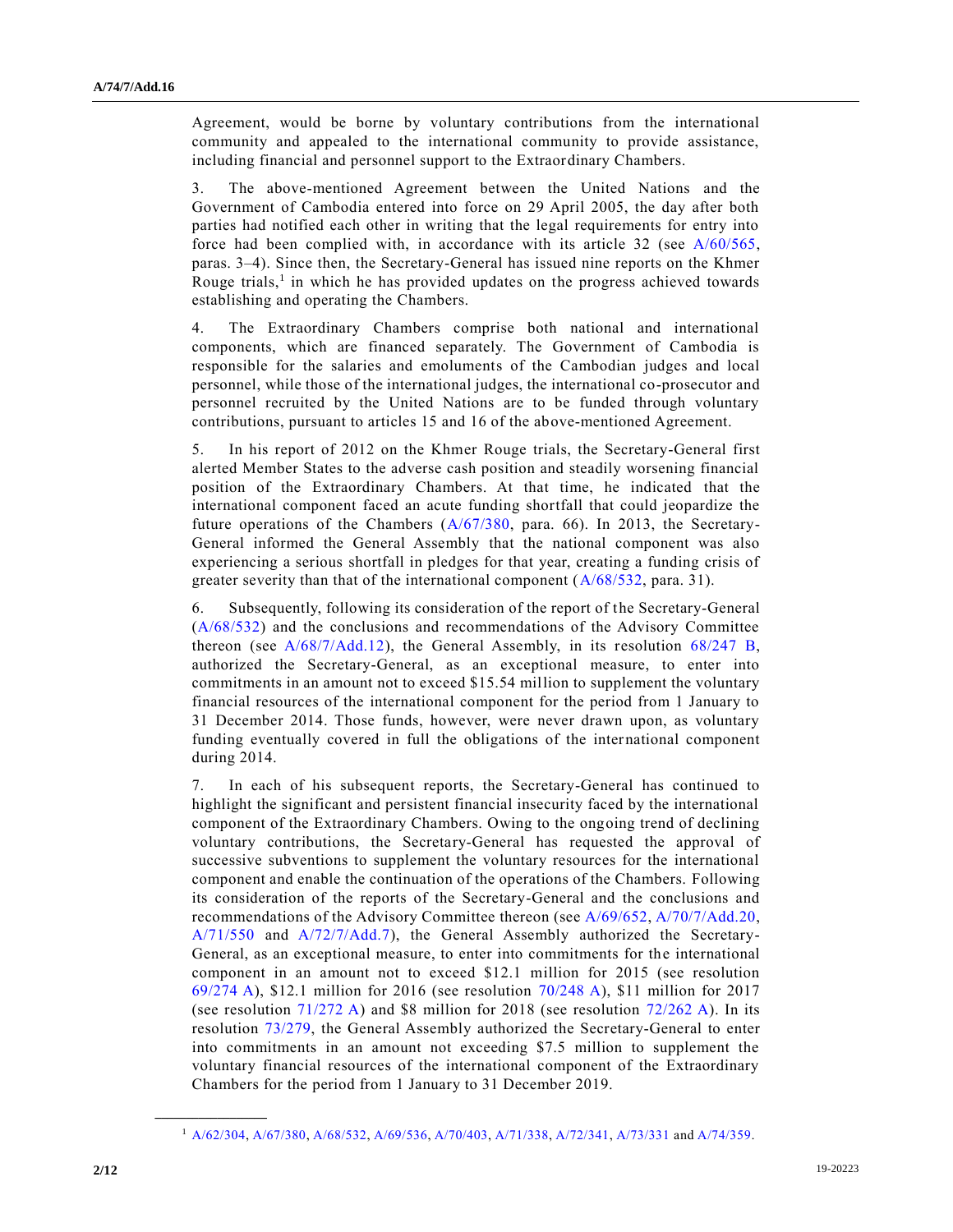## **III. Case progress and completion plan**

8. Periodic reports of the Secretary-General have contained details concerning the progress of cases before the Extraordinary Chambers. <sup>2</sup> In sections I and II of his most recent report [\(A/74/359\)](https://undocs.org/en/A/74/359), the Secretary-General provides information on the progress made since his last report on the judicial proceedings of the four outstanding cases (cases 002, 004/02, 003 and 004) (see table 1 below). The remaining procedural milestones and projected timelines for the judicial completion of the cases are provided in section III of the same report.

9. In case 002/02, the trial proceedings were concluded with the notification of the trial judgment in March 2019 (ibid., para. 1). Subsequently, notices of appeal were filed in mid-2019, to be followed by submissions on appeal. In his report, the Secretary-General indicates that the final conclusion of the judicial proceedings in this case would depend on the complexity of the submissions on appeal, and the delivery of a judgment thereon is projected by the second quarter of 2021 (ibid., para. 25).

10. In cases 004/02, 003 and 004, the co-investigating judges, on completion of investigations, issued closing orders in August 2018, November 2018 and June 2019, respectively. Subsequently, against the closing orders for cases 004/02 and 003, submissions on appeal were filed by the co-lawyers, the national co-prosecutor and the international co-prosecutor (ibid., paras. 21–22 ). The disposal of appeals by the Pre-Trial Chamber against the closing orders for case 004/02 is expected by the fourth quarter of 2019 and a decision of the Pre-Trial Chamber on any appeal in case 003 is expected by the first quarter of 2020 (ibid., para 26). The closing orders for case 004, issued on 28 June 2019, were subject to appeal (ibid., para. 23). A decision of the Pre-Trial Chamber on any appeal against the closing orders for case 004 is expected by the third quarter of 2020 (ibid., para. 26). In his report, the Secretary-General further indicates that, should cases 004/02, 003 and/or 004 go to trial in whole or in part, projections for trial timelines would depend upon the number of cases going to trial, the number of accused and the scope and complexity of the charges against the accused (ibid., para. 26).

11. Upon request, the Advisory Committee was provided with a summary of the expenditure incurred in each of the cases handled by the Extraordinary Chambers since their inception, along with projected expenditure for the period 2020–2021, as reflected in table 1 below.

### Table 1 **Case expenditure***<sup>a</sup>*

(Thousands of United States dollars)

|                                     |                          | Approved       | Proposed budget | Total                    |               |  |
|-------------------------------------|--------------------------|----------------|-----------------|--------------------------|---------------|--|
| Case                                | Expenditure<br>2007-2018 | budget<br>2019 | 2020            | 2021                     | $2007 - 2021$ |  |
| Case 001: Kaing Guek Eav            | 1426.7                   |                |                 |                          | 1426.7        |  |
| Case 002: Nuon Chea <sup>b</sup>    | 5 2 9 0 . 4              | 564.4          |                 |                          | 5 8 5 4 . 7   |  |
| Case 002: Ieng Sary <sup>b</sup>    | 2 3 6 1 .7               |                |                 |                          | 2 3 6 1 . 7   |  |
| Case 002: Ieng Thirith <sup>b</sup> | 1 699.6                  |                |                 | $\overline{\phantom{0}}$ | 1 699.6       |  |
| Case 002: Khieu Samphan             | 5 708.3                  | 564.4          | 413.5           | 166.7                    | 6 8 5 2.9     |  |
| Case 003: Meas Muth                 | 2 8 3 4 . 1              | 470.3          | 130.2           |                          | 3434.6        |  |

<sup>2</sup> Se[e A/58/617,](https://undocs.org/en/A/58/617) [A/59/432,](https://undocs.org/en/A/59/432) [A/59/432/Add.1,](https://undocs.org/en/A/59/432/Add.1) [A/60/565,](https://undocs.org/en/A/60/565) [A/62/304,](https://undocs.org/en/A/62/304) [A/67/380,](https://undocs.org/en/A/67/380) [A/68/532,](https://undocs.org/en/A/68/532) [A/69/536,](https://undocs.org/en/A/69/536)  [A/70/403,](https://undocs.org/en/A/70/403) [A/71/338,](https://undocs.org/en/A/71/338) [A/72/341](https://undocs.org/en/A/72/341) and [A/73/331.](https://undocs.org/en/A/73/331)

**\_\_\_\_\_\_\_\_\_\_\_\_\_\_\_\_\_\_**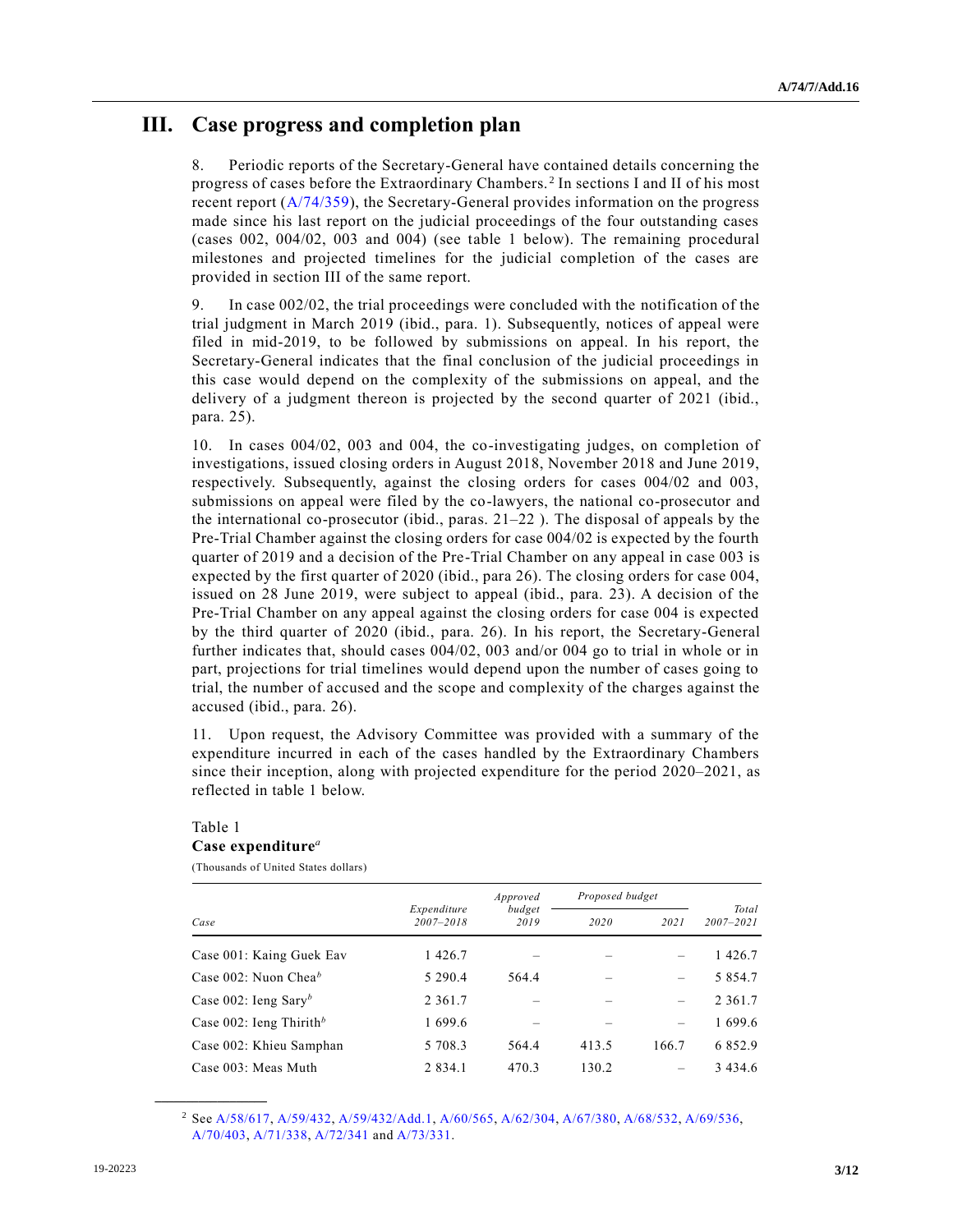|                                       |                              | Approved       | Proposed budget |       |                        |  |
|---------------------------------------|------------------------------|----------------|-----------------|-------|------------------------|--|
| Case                                  | Expenditure<br>$2007 - 2018$ | budget<br>2019 | 2020            | 2021  | Total<br>$2007 - 2021$ |  |
| Case 004: Yim Tith                    | 2 1 2 9 . 3                  | 564.4          | 369             |       | 3 0 6 2 . 7            |  |
| Case $004/01$ : Im Chaem <sup>c</sup> | 1 5 6 2 . 8                  |                |                 |       | 1 562.8                |  |
| Case $004/02$ : Ao An                 | 2 8 3 5 . 2                  | 329.2          | 32.6            |       | 3 197.0                |  |
| Travel of defence lawyers, all cases  | 270.9                        | 21.5           | 21.5            | 21.5  | 335.4                  |  |
| <b>Total</b>                          | 26 119.1                     | 2 5 1 4 . 2    | 966.8           | 188.2 | 29 788.2               |  |

*a* Includes actual and budgeted expenditure relating to legal assistance schemes and excludes expenditure pertaining to judicial offices and the Office of Administration.

*<sup>b</sup>* Owing to the death of the accused, the judicial process was terminated prior to completion.

*<sup>c</sup>* The case was dismissed during the pretrial phase.

12. **The Advisory Committee notes the completion of investigations and issuance of closing orders in specific cases. The Committee emphasizes the importance of regular updates to the comprehensive case completion plan and reiterates the need to take all necessary measures to expedite case completion, including more effective planning, while fully respecting the requirements of the judicial process (see also [A/73/448,](https://undocs.org/en/A/73/448) para. 13). Considering the length of the proceedings to date, uncertainty over the timelines for the remaining cases and the likelihood of continued judicial activity for several years beyond the current financial period, the Committee again reiterates its concern regarding the related potential financial implications (see also paras. 23–25 below).**

13. In his report, the Secretary-General also provides an account of the steps taken pursuant to resolution General Assembly [73/279 A,](https://undocs.org/en/A/RES/73/279) in which the Assembly requested the Secretary-General to undertake consultations with the Extraordinary Chambers and the Government of Cambodia in order to begin developing a framework for the completion of the work of the Chambers, including with regard to the drawdown of activities, and to identify residual functions, if any, which would need to be performed following the completion of the mandate. On the basis of the consultations between representatives of the Office of Legal Affairs of the Secretariat, the Chambers and the Government of Cambodia, held in early 2019, the Office provided a report on the identification of residual functions and a possible framework for the performance of those functions to the Chair of the steering committee on the United Nations Assistance to the Khmer Rouge Trials. Further consultations between the Office of Legal Affairs and the Government would take into account any feedback provided by the steering committee  $(A/74/359, \text{para. } 27)$  $(A/74/359, \text{para. } 27)$ . Upon enquiry, the Advisory Committee was informed that, on the basis of examples of the previous international and hybrid criminal tribunals, possible residual functions may include revision of judgments, protection of victims and witnesses, enforcement of sentences and the management, preservation and security of archives.

14. **The Advisory Committee recommends that the General Assembly request the Secretary-General to expedite the finalization of the framework for completion of the work of the Chambers and the identification of possible residual functions.**

### **IV. Current financial position**

15. Information on the financial status of both the international and national components of the Extraordinary Chambers is contained in annex II to the report of the Secretary-General. In its consideration of that document, the Advisory Committee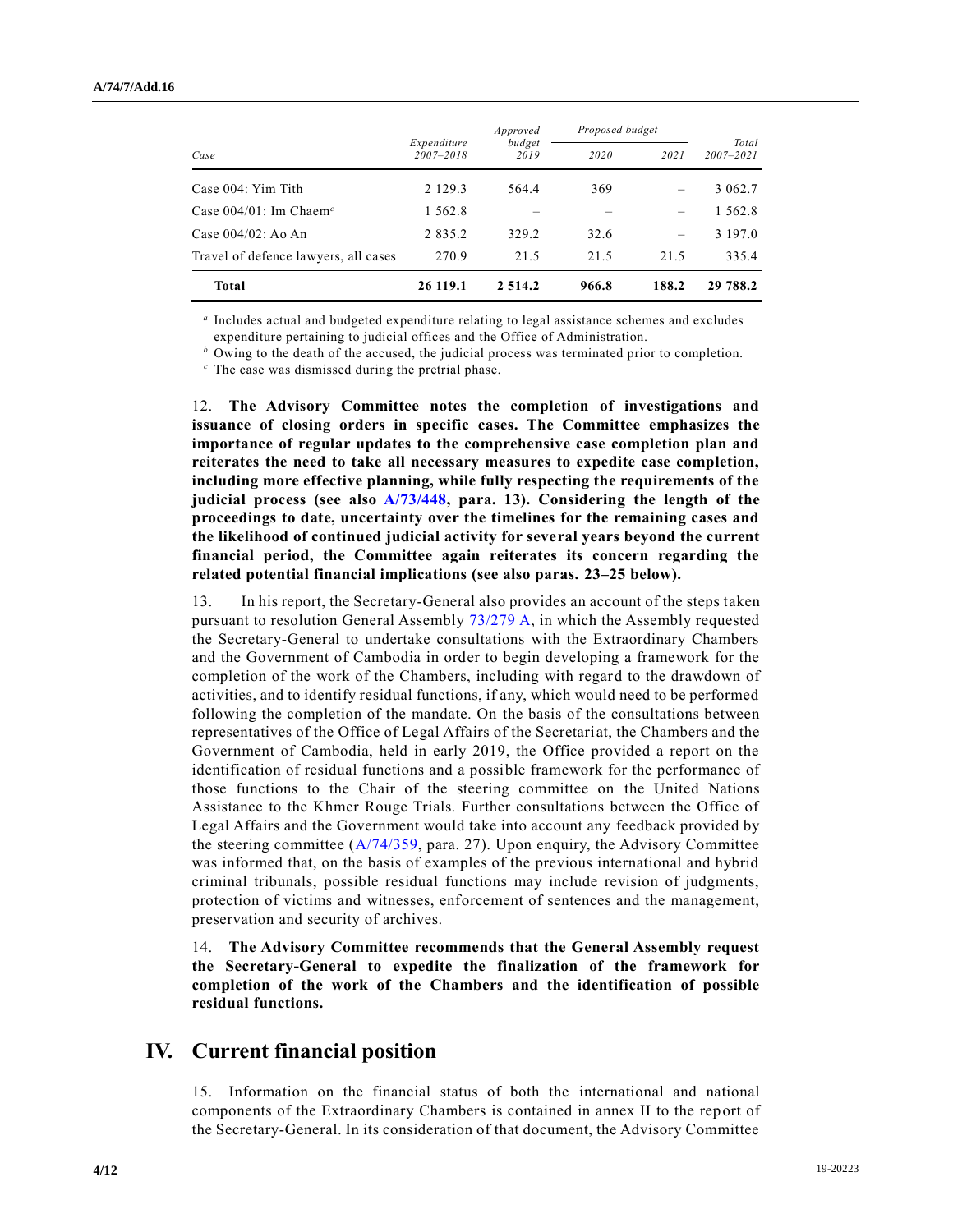was provided, upon request, with detailed information, broken down by year, regarding the amounts of voluntary contributions received from international donors and the Government of Cambodia, the amounts of subventions received from the regular budget, total requirements and expenditure, unspent balances and other relevant data, with respect to both the international and national components of the Chambers since 2011 (see the annex to the present report).

#### **International component**

16. The Advisory Committee recalls that the General Assembly authorized the Secretary-General to enter into commitments in an amount not exceeding \$8 million for 2018. In his report, the Secretary-General indicates that, by the end of 2018, expenditure of \$6.9 million had been incurred and that the unused amount of \$1.1 million will be returned to the United Nations [\(A/74/359,](https://undocs.org/en/A/74/359.) para. 37). Upon enquiry, the Committee was informed that the unused amount of \$1,143,800 would be included in the second performance report for the biennium 2018–2019 and credited to Member States accordingly (see tables 1 and 3 in the annex to the present report). **The Advisory Committee trusts that the unused amount of \$1,143,800 for 2018 will be returned to Member States as soon as possible in 2020.**

17. In his report, the Secretary-General indicates that the group of interested States approved a revised budget for 2019 amounting to \$16 million for the international component (ibid., para. 39). The Secretary-General also indicates that efforts continue to pursue fundraising in accordance with the strategy developed in 2016 with the objective of broadening the donor base and maintaining the support of traditional donors. In 2019, fundraising activities included the holding of an awareness-raising event in New York and continued communication with Member States to seek support for the Extraordinary Chambers (ibid., paras. 32–34). Voluntary contributions for 2019 are estimated at \$6.3 million, comprising \$4.8 million in contributions received, \$1 million in confirmed pledges and \$500,000 in anticipated contributions from members of the principal donors group (ibid., para. 35). According to the Secretary-General, the anticipated level of voluntary contributions to the international component will require the full use of the approved commitment authority of \$7.5 million by the end of 2019 (ibid., para. 10). Upon enquiry, the Advisory Committee was informed that, as at 30 September 2019, total expenditure against the commitment authority amounted to \$5.8 million.

18. The Secretary-General also indicates that cost-saving measures have been put in place during 2019 for the international component, including through continued coordination with the Economic and Social Commission for Asia and the Pacific for a range of administrative services, the freezing of recruitment against vacant posts unless hiring was absolutely necessary, and cost-mitigating measures in areas such as travel, operating expenses and contractual services (ibid., para. 40). The Advisory Committee was informed upon enquiry that 20 posts (1 P-5, 1 P-4, 4 P-3, 5 P-2, 3 Field Service, 1 National Professional Officer, 1 General Service (Principal level) and 4 General Service (Other level)) were held vacant as at 31 October 2019. **The Advisory Committee notes the cost-saving measures taken by the Extraordinary Chambers and trusts that the impact of such measures will be kept under review to avoid any detrimental effect on the expeditious completion of cases.**

#### **National component**

19. The Secretary-General indicates in his report that, in the first years of operation of the Extraordinary Chambers, the national component was funded largely by voluntary contributions covering 80 per cent of the budget, with the remainder paid by the Government of Cambodia, which also provided in-kind contributions of buildings, facilities and local services. The contribution of the Government has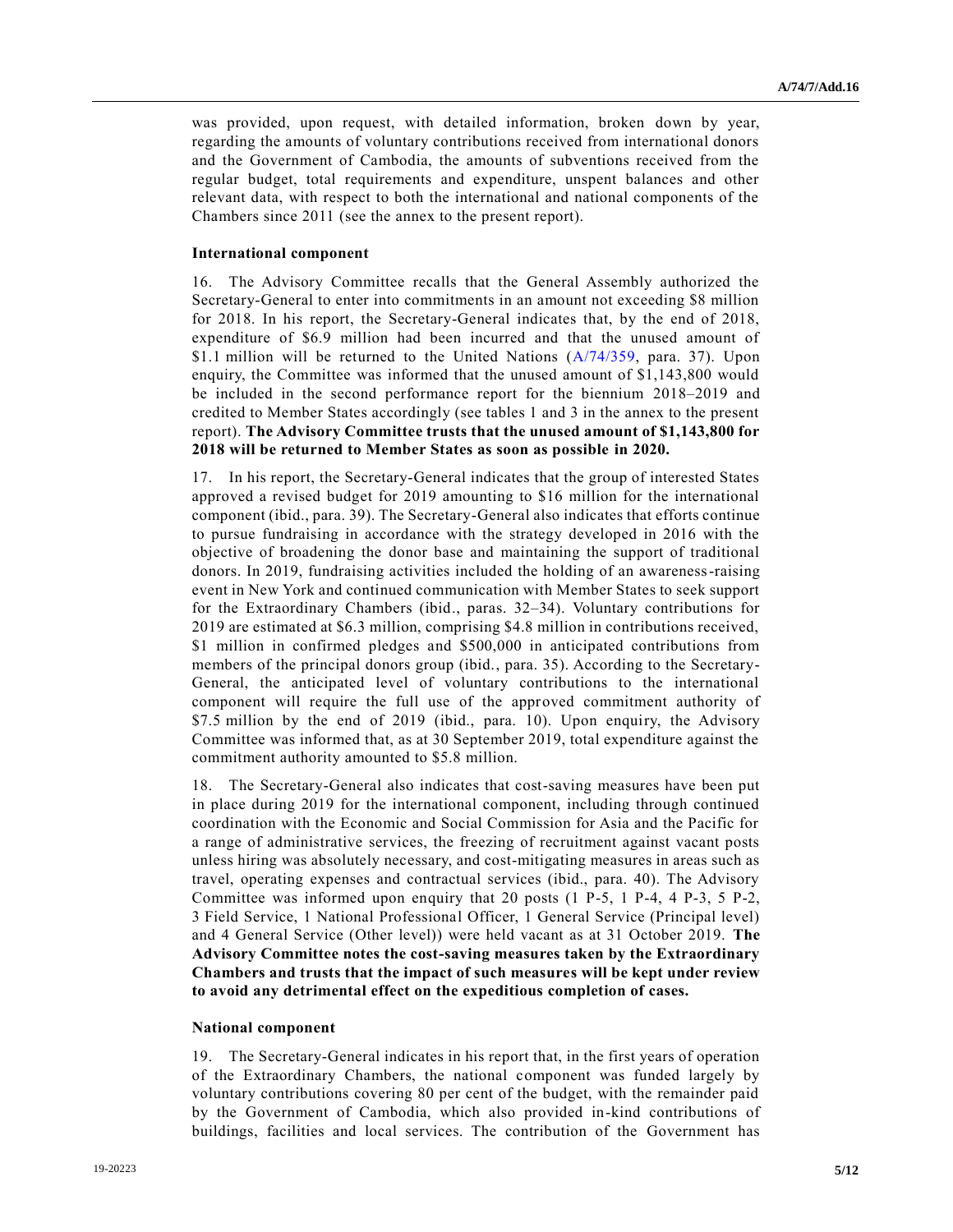increased significantly over the years and, since 2014, it has covered over 60 per cent of the national component's resource requirements, with assistance from international donors to meet the remaining portion of its financial obligations pursuant to the Agreement with the United Nations (ibid., para. 31). The Secretary-General also indicates that the contributions from the Government of Cambodia and other voluntary contributions, combined with the austerity measures undertaken, will be sufficient for the uninterrupted operations of the national component until the end of 2019 (ibid., para. 39).

20. **The Advisory Committee notes with appreciation the sustained contributions made by the Government of Cambodia.**

## **V. Resource requirements for 2020 and request for a subvention to the Extraordinary Chambers**

21. For 2020, the proposed resource requirements for the international component amount to \$13,459,300 for posts and non-post resources, representing a decrease of \$2,554,800 (or 16 per cent) compared with the revised budget for 2019 (ibid., table 1).

22. Resource requirements in the amount of \$8.9 million, comprising \$7 million for posts and \$1.9 million for non-staff compensation, would provide for the continuation of 94 posts (10 D-2, 1 D-1, 4 P-5, 9 P-4, 9 P-3, 5 P-2, 9 Field Service, 10 National Professional Officer and 37 Local level), representing a reduction of 21 posts compared with the staffing requirements for 2019 (ibid., tables 2 and A.3.2). As required by the General Assembly in its resolution [69/274 A,](https://undocs.org/en/A/RES/69/274) detailed justification is provided for the resource requirements without prejudice to the voluntary nature of the current funding arrangements. **While welcoming the proposed reductions, the Advisory Committee reiterates its call for efficiency and expeditiousness in case completion, in full respect for the requirements of the judicial process.**

23. On the basis of the pattern of contributions in the period 2017–2019, the Secretary-General indicates that it is expected that resources will be pledged in piecemeal and varied amounts, with insufficient fund balances available at any given time to ensure the reasonable duration of staff contracts (ibid., para. 45). To address the funding shortfall, the Secretary-General is seeking the approval by the General Assembly of an appropriation for a subvention for the international component of the Extraordinary Chambers in the amount of \$8.5 million for 2020, which, when combined with the estimated voluntary contributions amounting to \$5.0 million in 2020, would provide the funding necessary to secure the operations of the Chambers during 2020 (ibid., para. 46).

24. The Secretary-General indicates in his report that he will continue his intensive fundraising efforts. The requested subvention would allow for the continued operations of the Extraordinary Chambers, pending the receipt of additional voluntary contributions necessary for their operations throughout the year. The Secretary-General proposes that the subvention be available to be drawn upon should the extrabudgetary funds on hand be insufficient to meet the salary and operational costs of the international component (ibid., para. 46).

25. **In view of the persistent funding challenges faced by the Extraordinary Chambers, the Advisory Committee reiterates the ongoing need for intensified fundraising efforts, in support of the expeditious completion of the mandate of the Chambers, including by broadening the donor base [\(A/73/448,](https://undocs.org/en/A/73/448) para. 25).**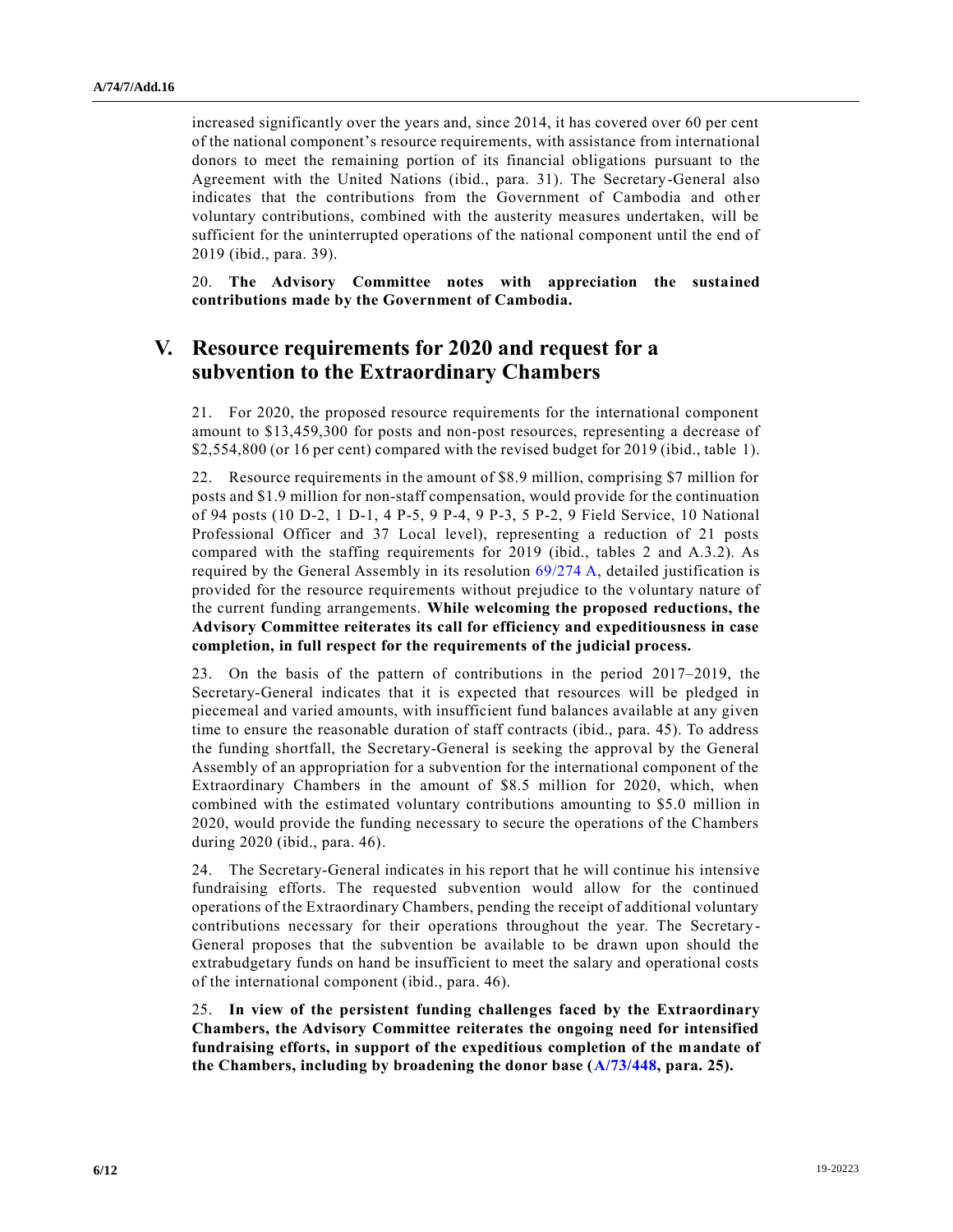### **VI. Other matters**

#### **End-of-service liabilities**

26. The Secretary-General indicates that the proposed budget for 2020 includes the estimated end-of-service payments due to staff and international judges expected to separate in 2020. Nevertheless, should full funding not be available for 2020, additional liabilities not included in the proposed budget for 2020 would accrue from the early termination of existing contracts and appointments. These additional liabilities are estimated at \$1,740,200 for the international component. The Secretary-General also indicates that the operational reserve of \$4.2 million, accumulated sinc e the inception of the Extraordinary Chambers, was fully depleted in 2012 owing to shortfalls in voluntary contributions, and that the terms applying to the use of the subvention have not allowed the rebuilding of reserves to meet end-of-service liabilities [\(A/74/359,](https://undocs.org/ST/IC/2019/10) paras. 45 and 48–49). Upon request, the Advisory Committee was provided with further details concerning the breakdown of estimated liabilities, as reflected in table 2 below.

### Table 2 **Estimated end-of-service liabilities by personnel and entitlement type**

| Category            | Number of<br>personnel | Payment in lieu of<br>estimated annual<br>leave balance<br>(Thousands of<br>United States dollars) | Travel costs<br>(Thousands of<br><b>United States</b><br>dollars) | Relocation grant<br>(Thousands of<br><b>United States</b><br>dollars) | Repatriation grant<br>(Thousands of<br><b>United States</b><br>dollars) | Total end-of-<br>service liabilities <sup>a</sup><br>(Thousands of<br><b>United States</b><br>dollars) |
|---------------------|------------------------|----------------------------------------------------------------------------------------------------|-------------------------------------------------------------------|-----------------------------------------------------------------------|-------------------------------------------------------------------------|--------------------------------------------------------------------------------------------------------|
| Judges <sup>b</sup> | 6                      |                                                                                                    | 41.9                                                              | 96.8                                                                  | 191.2                                                                   | 329.8                                                                                                  |
| Staff members       | 67                     | 738.5                                                                                              | 174.7                                                             | 494.6                                                                 |                                                                         | 1 407.8                                                                                                |
| Temporary staff     |                        | 2.5                                                                                                |                                                                   |                                                                       |                                                                         | 2.5                                                                                                    |
| <b>Total</b>        | 74                     | 741.0                                                                                              | 216.6                                                             | 591.4                                                                 | 191.2                                                                   | 1 740.2                                                                                                |

*a* Includes only those end-of-service liabilities that are not included in the 2020 budget.

*b* Includes the international judges and the international co-prosecutor appointed to the Extraordinary Chambers in the Courts of Cambodia.

27. **Bearing in mind that the General Assembly decided to establish the Extraordinary Chambers on the basis of voluntary funding, the Advisory Committee considers that it would be for the Assembly to decide, as a matter of policy, the appropriate source and modality of funding for the end-of-service liabilities of the judges and staff members.**

#### **Remuneration of international judges and the international co-prosecutor**

28. The Advisory Committee recalls its recommendation, endorsed by the General Assembly in its resolution [73/279 A,](https://undocs.org/A/RES/73/279) to discontinue without further delay the current practice of providing the international judges with a net remuneration in the amount of a gross remuneration. In his report, the Secretary-General indicates that the proposed revisions to the compensation and other terms and conditions of the appointments of the international judges and the international co-prosecutor were approved by the group of interested States in September 2019. Based on the revisions, starting 1 October 2019, the annual net base salary is designated as a fixed fee, rather than one that is benchmarked against the gross remuneration of staff (see ibid., annex I). Upon request, the Committee was provided with details concerning the take-home pay of the international judges and the international co-prosecutor, along with the salary amounts for the United Nations staff members at senior levels at the same duty station, for comparison purposes, as set out in table 3 below. The Committee notes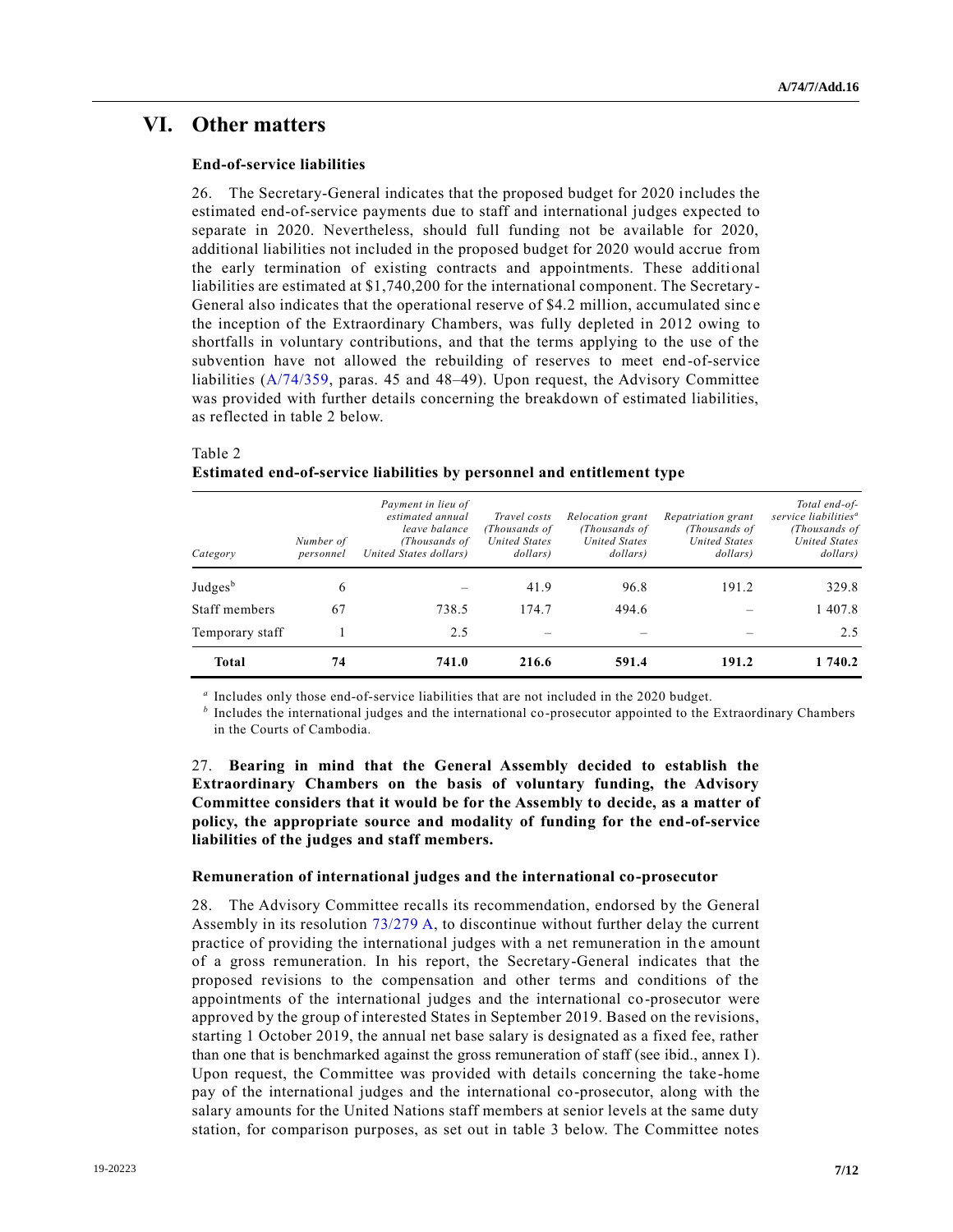that in the approved staffing table, the judges are reflected at the D-2 level (see para. 22 above).

#### Table 3 **Take-home pay of international judges, international co-prosecutor and senior staff**

(United States dollars)

|                              | International judges<br>and international<br>co-prosecutor | $Under-$<br>Secretary-General | Assistant<br>Secretary-General | $D-2$ , step IV |
|------------------------------|------------------------------------------------------------|-------------------------------|--------------------------------|-----------------|
| Net base salary <sup>a</sup> | 158 459                                                    | 146 388                       | 134 266                        | 116 745         |
| Post adjustment (Oct 2019)   | 44 527                                                     | 41 135                        | 37 729                         | 32 805          |
| Take-home pay                | 202 986                                                    | 187 523                       | 171 995                        | 149 550         |

*<sup>a</sup>* Net base salary as reflected in [ST/IC/2019/10.](https://undocs.org/en/ST/IC/2019/10)

29. The Advisory Committee was further informed that the terms and conditions of the service of the international judges and the international co-prosecutor are derived from the Agreement between the United Nations and the Government of Cambodia, based on which the international judges and the international co-prosecutor are not eligible to participate in either the United Nations Joint Staff Pension Fund or in health insurance schemes under the United Nations. **The Advisory Committee trusts that the Secretary-General will provide further justification for the remuneration level of the international judges and the international prosecutor and the differences with the remuneration levels of other senior level officials of the Organization to the General Assembly at the time of its consideration of the request for a subvention to the Extraordinary Chambers for 2020.**

#### **Audit by the Office of Internal Oversight Services of the Secretariat**

30. In his report, the Secretary-General indicates that, pursuant to General Assembly resolution [73/279 A,](https://undocs.org/A/RES/73/279) the Office of Internal Oversight Services of the Secretariat conducted an audit of the international component of the Extraordinary Chambers that covered the period from January 2017 to March 2019. The final results of the audit will be presented to the General Assembly during the main part of the seventy-fourth session (se[e A/74/359,](https://undocs.org/A/74/359) annex I). **The Advisory Committee trusts that the status of implementation of the recommendations of the Office of Internal Oversight Services will be included in the next report of the Secretary-General.**

#### **Cost recovery**

31. Upon enquiry, the Advisory Committee was informed that, in the management of the international component of the Extraordinary Chambers, the Department of Economic and Social Affairs of the Secretariat provided administrative support to the office of the Controller, including on financial reporting and the preparation of fundraising documents, for which costs were recovered in accordance with the established guidelines of the Controller. **The Advisory Committee trusts that further details about the cost-recovery mechanism in use by the United Nations Secretariat in relation to the work of the Extraordinary Chambers will be included in the next report of the Secretary-General.**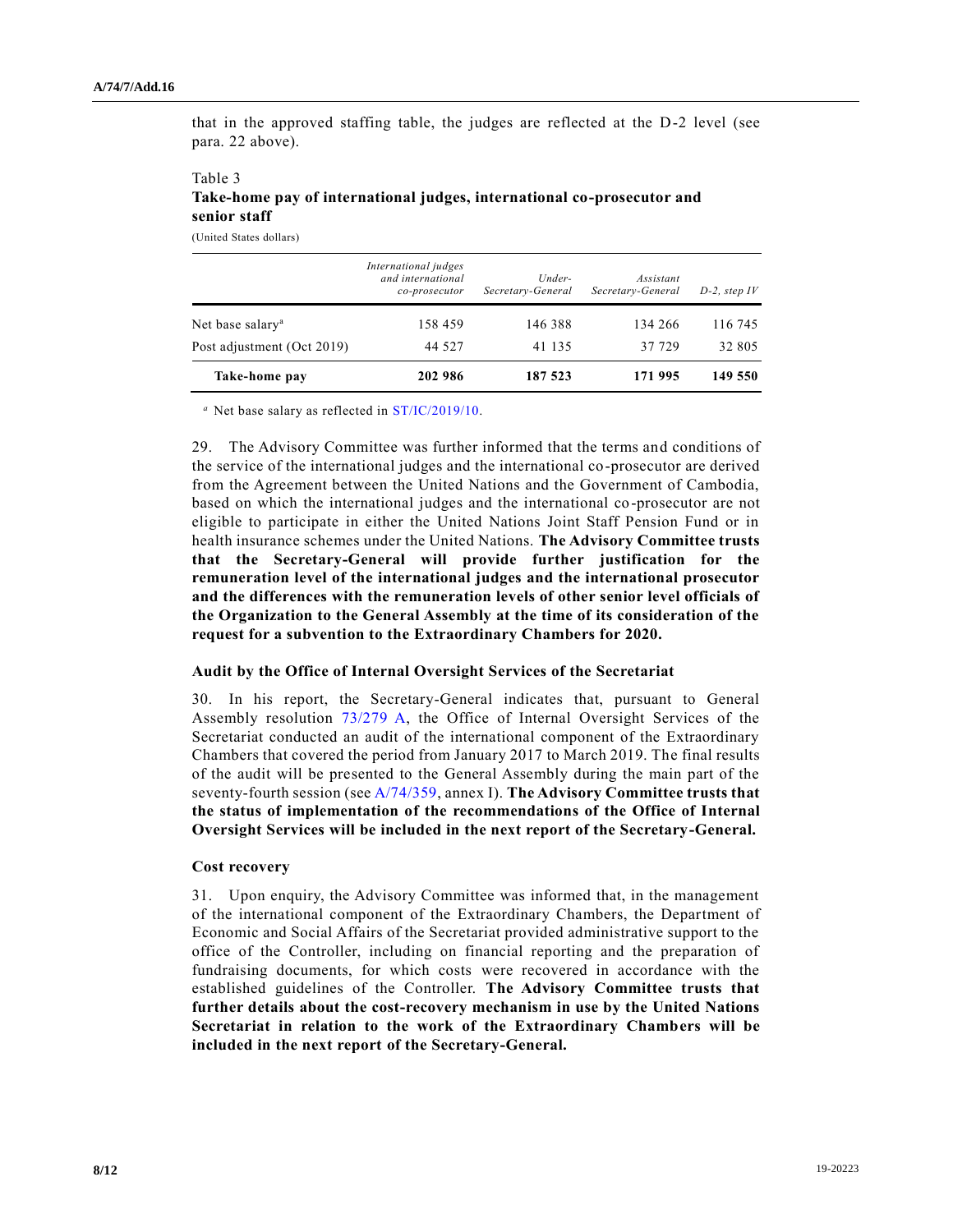### **VII. Conclusions and recommendations**

32. **The Advisory Committee recalls that the General Assembly, in its resolution [57/228 B,](https://undocs.org/A/RES/57/228b) decided that the expenses of the international component of the Extraordinary Chambers should be borne by voluntary contributions from the international community. Once again, the Committee notes the adverse funding situation of the Chambers, the persisting financial difficulties and the increasing reliance on the commitment authorized by the Assembly. In this regard, the Committee recalls General Assembly resolutions [69/274 A,](https://undocs.org/A/RES/69/274) [70/248 A,](https://undocs.org/A/RES/70/248) [71/272 A,](https://undocs.org/A/RES/71/272) [72/262 A](https://undocs.org/A/RES/72/262) and [73/279 A,](https://undocs.org/A/RES/73/279) in which the Assembly encouraged all Member States to provide voluntary support for both the international and national components of the Chambers.**

33. **Furthermore, the Advisory Committee again notes that, after seven consecutive requests for subventions since 2013 to support the international component of the Extraordinary Chambers, the practice is in fact no longer exceptional in nature. Nevertheless, the Committee continues to stress that voluntary contributions should remain a major source of funding for the Chambers and that additional efforts should be made to avoid continued reliance on the subvention.**

34. **The Advisory Committee therefore again reaffirms its view that a decision to appropriate an amount of the budget of the international component for 2020 would undermine the voluntary nature of the current funding arrangements and related fundraising efforts. Nonetheless, in view of the projected funding shortfall in the international component for 2020, the fluid nature of outstanding pledges and commitments and the need to ensure the continued operations of the Extraordinary Chambers, the Committee recommends that the General Assembly authorize the Secretary-General to enter into commitments in an amount not to exceed \$7 million to supplement the voluntary financial resources of the international component for the period from 1 January to 31 December 2020 as a bridging financing mechanism, in lieu of an appropriation. The Committee also recommends that the Assembly request the Secretary-General to report on the use of the commitment authority to the Assembly during the main part of its seventy-fifth session.** 

35. **The Advisory Committee continues to stress that its recommendations are made on the basis that:**

(a) **The Secretary-General engages in all efforts to increase the level of voluntary contributions (see paras. 24–25 above);**

(b) **Should voluntary contributions be received in excess of the remaining requirements for the Extraordinary Chambers for 2020, any regular budget funds provided to the Chambers for this period would be refunded to the United Nations;**

(c) **Appropriate measures for achieving operational savings and efficiencies in the Extraordinary Chambers are in place;**

(d) **The Extraordinary Chambers engage in all efforts to expeditiously complete their judicial mandate;**

(e) **Appropriate monitoring and reporting arrangements are in place to ensure an incremental release of funds to the Extraordinary Chambers, based on their monthly cash position;** 

(f) **The Secretary-General continues his efforts to ensure that the terms of the Agreement between the United Nations and the Government of Cambodia are observed.**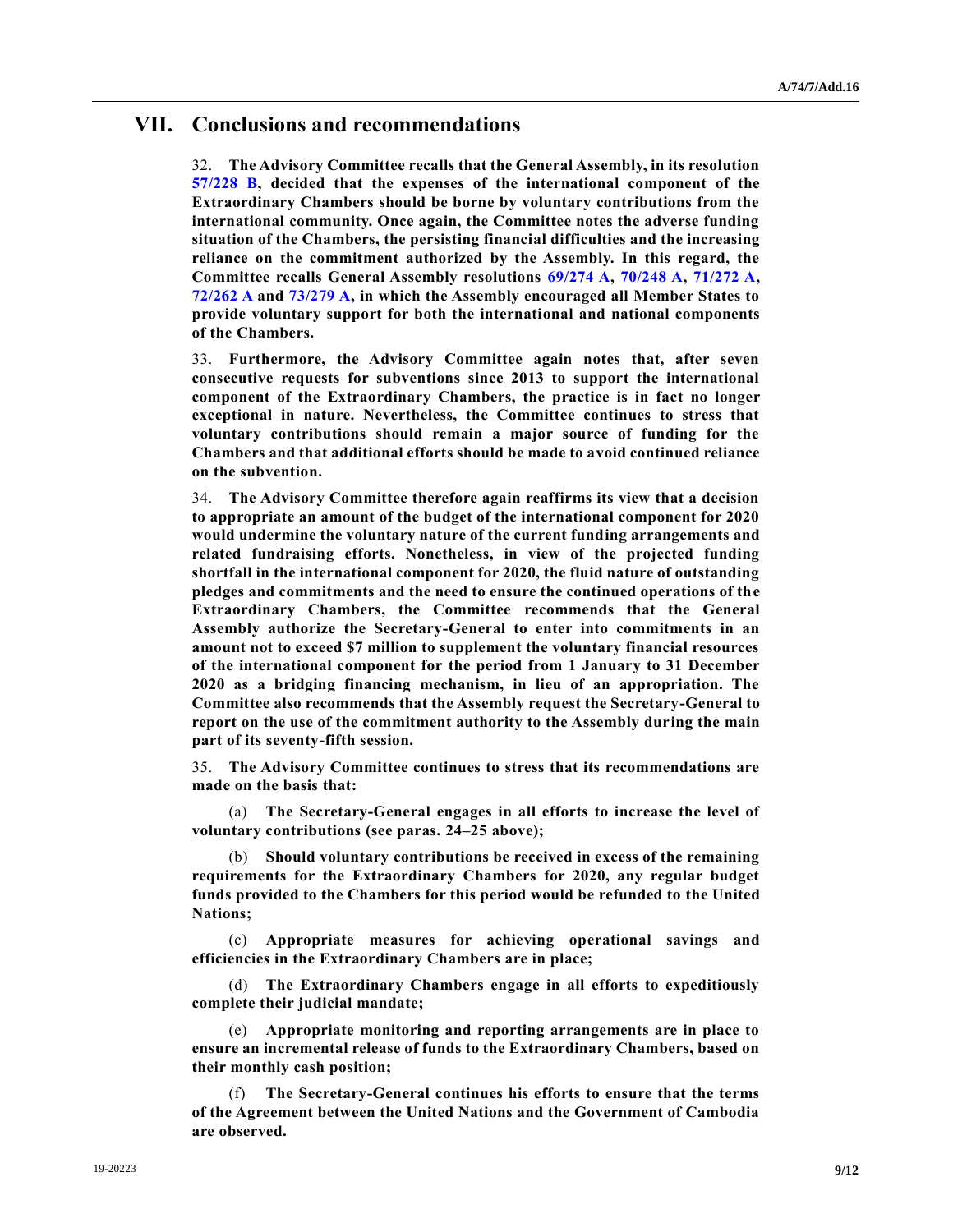#### **10 /12 Annex**

#### Table 1 **Approved budget and actual expenditure – international component, 2011–2019**

(Thousands of United States dollars)

|          |                    |                               |                                                      | Funding available for the year              |                                                |                                                                     |                                            |                                                                     |                    |                                     |                      |
|----------|--------------------|-------------------------------|------------------------------------------------------|---------------------------------------------|------------------------------------------------|---------------------------------------------------------------------|--------------------------------------------|---------------------------------------------------------------------|--------------------|-------------------------------------|----------------------|
| Year     | Approved<br>budget | Balance<br>brought<br>forward | Contributions<br>of the<br>Government of<br>Cambodia | International<br>voluntary<br>contributions | Interest<br>earned and<br>other<br>adjustments | Commitment<br>authority<br>authorized by<br>the General<br>Assembly | Total funding<br>available for<br>the year | Actual full-<br>Commitment<br>year<br>expenditure<br>authority used | Unspent<br>balance | Commitment<br>authority<br>returned |                      |
| 2011     | 30 834.7           | 9 4 7 2.5                     | $\overline{\phantom{m}}$                             | 21 458.7                                    | 193.8                                          | $\overline{\phantom{m}}$                                            | 31 125.0                                   | $\overline{\phantom{0}}$                                            | 22 912.9           | 8 2 1 2 . 2                         |                      |
| 2012     | 25 011.7           | 8 2 1 2 . 2                   | $\overline{\phantom{m}}$                             | 16 576.1                                    | 30.2                                           | $\overline{\phantom{m}}$                                            | 24 818.5                                   | $\overline{\phantom{0}}$                                            | 23 340.3           | 1 478.2                             |                      |
| 2013     | 26 005.1           | 1478.2                        | $\overline{\phantom{m}}$                             | 22 903.4                                    | 20.4                                           | $\overline{\phantom{m}}$                                            | 24 401.9                                   | $\overline{\phantom{m}}$                                            | 23 746.2           | 655.7                               |                      |
| 2014     | 23 421.9           | 655.7                         | $\overline{\phantom{m}}$                             | 16 785.3                                    | 0.0                                            | 15 540.0                                                            | 32 981.0                                   | $\overline{\phantom{m}}$                                            | 21 728.1           | 11 252.9                            | 15 540.0             |
| $2015^a$ | 27 096.6           | (4287.1)                      | $\overline{\phantom{m}}$                             | 17 760.1                                    | (112.9)                                        | 12 100.0                                                            | 25 460.1                                   | 10 678.4                                                            | 24 038.5           | 1 4 2 1 .6                          | 1 4 2 1 .6           |
| $2016^a$ | 25 697.7           | $\overline{\phantom{m}}$      | $\overline{\phantom{m}}$                             | 13 234.2                                    | (93.1)                                         | 12 100.0                                                            | 25 24 1.2                                  | 10 407.7                                                            | 23 548.9           | 1 692.3                             | 1 692.3              |
| $2017^a$ | 23 763.0           |                               | $\qquad \qquad -$                                    | 9 2 2 9 . 8                                 | 244.4                                          | 11 000.0                                                            | 20 474.1                                   | 10 619.0                                                            | 20 093.1           | 381.0                               | 381.0                |
| $2018^a$ | 17 713.7           | $\overline{\phantom{m}}$      | $\qquad \qquad -$                                    | 8 4 1 1 . 2                                 | 100.9                                          | 8 000.0                                                             | 16 5 12.1                                  | 6 8 5 6 .2                                                          | 15 368.3           | 1 1 4 3 . 8                         | 1 143.8 <sup>b</sup> |
| $2019^a$ | 16 014.1           |                               | $\qquad \qquad -$                                    | 6 3 2 4 . 2                                 | 9.6                                            | 7 500.0                                                             | 13 833.8                                   | 5 8 3 1 . 3                                                         | $\mathcal{C}$      |                                     | $\mathcal{C}$        |

<sup>a</sup> Since 2015, any remaining balances at year-end are to be returned to the regular budget and cannot be carried forward to the next period, under the terms of use of the subvention from the regular budget. In 2016, the General Assembly approved a commitment authority of \$12.1 million. However, \$10.9 million was appropriated and \$0.5 million was returned.

<sup>*b*</sup> The unspent balance for 2018 will be presented in the forthcoming second performance report for the biennium 2018–2019 as part of the estimated level of final expenditure for the biennium.

*<sup>c</sup>* Represents the status as at 30 September 2019. Actual full-year expenditure, total utilization of commitment authority and unspent balance will be available at year-end.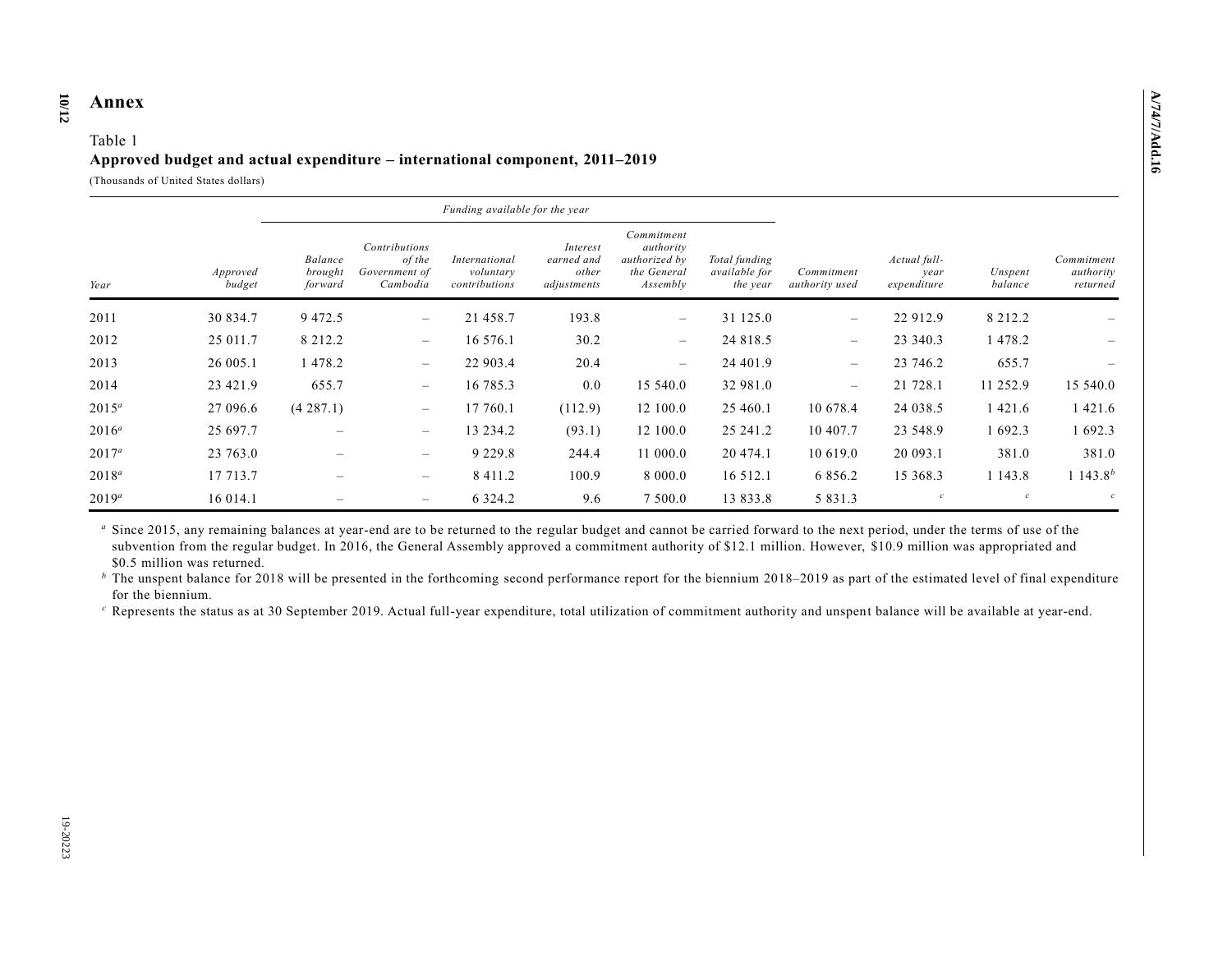### Table 2 **Approved budget and actual expenditure – national component, 2011–2019**

(Thousands of United States dollars)

19-20223

19-20223

|          |                    |                               |                                                      | Funding available for the year              |                                                |                                                                     |                                                   |                                 |                                     |                    |                                     |
|----------|--------------------|-------------------------------|------------------------------------------------------|---------------------------------------------|------------------------------------------------|---------------------------------------------------------------------|---------------------------------------------------|---------------------------------|-------------------------------------|--------------------|-------------------------------------|
| Year     | Approved<br>budget | Balance<br>brought<br>forward | Contributions<br>of the<br>Government of<br>Cambodia | International<br>voluntary<br>contributions | Interest<br>earned and<br>other<br>adjustments | Commitment<br>authority<br>authorized by<br>the General<br>Assembly | Total funding<br><i>available for</i><br>the year | Commitment<br>authority used    | Actual full-<br>year<br>expenditure | Unspent<br>balance | Commitment<br>authority<br>returned |
| 2011     | 9 8 5 7 . 9        | 1 229.9                       | 350.0                                                | 7 2 3 3 . 3                                 |                                                | $\overline{\phantom{0}}$                                            | 8 8 1 3 . 2                                       | $\qquad \qquad -$               | 9 0 7 1 . 8                         | (258.6)            |                                     |
| 2012     | 9 2 4 0 .5         | (258.6)                       | 1 700.0                                              | 7 1 68.7                                    | $\overline{\phantom{a}}$                       | $\qquad \qquad -$                                                   | 8 6 1 0 . 0                                       | $\overline{\phantom{a}}$        | 8 9 2 6 . 6                         | (316.6)            | $\hspace{0.1mm}-\hspace{0.1mm}$     |
| 2013     | 9 3 7 0 . 3        | (316.6)                       | 3 600.0                                              | 4 4 8 1 . 6                                 |                                                | $\overline{\phantom{0}}$                                            | 7 7 65.1                                          | $\overline{\phantom{a}}$        | 7 5 2 3 . 9                         | 241.2              |                                     |
| 2014     | 6 3 8 0 . 7        | 241.2                         | 3 9 5 9 . 0                                          | 2 0 2 1 .5                                  |                                                | $\overline{\phantom{m}}$                                            | 6 2 2 1 . 8                                       | $\overline{\phantom{m}}$        | 6 0 6 3 . 3                         | 158.5              |                                     |
| 2015     | 6 6 5 3 . 8        | 158.5                         | 4 100.0                                              | 2 3 1 6 .4                                  | $\overline{\phantom{m}}$                       | $\overline{\phantom{m}}$                                            | 6 5 7 4 .9                                        | $\overline{\phantom{a}}$        | 6 4 7 6 .0                          | 98.9               | $\hspace{0.1mm}-\hspace{0.1mm}$     |
| 2016     | 6 643.5            | 98.9                          | 4 1 5 0 .0                                           | 2 3 5 0 . 9                                 |                                                | $\hspace{0.1mm}-\hspace{0.1mm}$                                     | 6 5 9 9 . 8                                       | $\overline{\phantom{m}}$        | 6 5 6 1 . 1                         | 38.7               |                                     |
| 2017     | 6 3 7 1 . 8        | 38.7                          | 4 1 5 0 .0                                           | 1 730.3                                     |                                                | $\overline{\phantom{m}}$                                            | 5 9 1 9 .0                                        | $\overline{\phantom{m}}$        | 5 8 2 9 . 7                         | 89.3               |                                     |
| 2018     | 5 697.8            | 89.3                          | 4 000.0                                              | 1 487.0                                     |                                                | $\overline{\phantom{m}}$                                            | 5 5 7 6 . 3                                       | $\hspace{0.1mm}-\hspace{0.1mm}$ | 5 2 7 8 . 7                         | 297.6              |                                     |
| $2019^a$ | 5 3 7 4 . 3        | 297.6                         | 3 900.0                                              | 004.8                                       | $\overline{\phantom{a}}$                       | $\qquad \qquad \longleftarrow$                                      | 5 202.4                                           | $\hspace{0.1mm}-\hspace{0.1mm}$ | $\boldsymbol{a}$                    | $\boldsymbol{a}$   | $\overline{\phantom{0}}$            |

*<sup>a</sup>* Represents the status as at 30 September 2019. Actual full-year expenditure and unspent balance will be available at year-end.